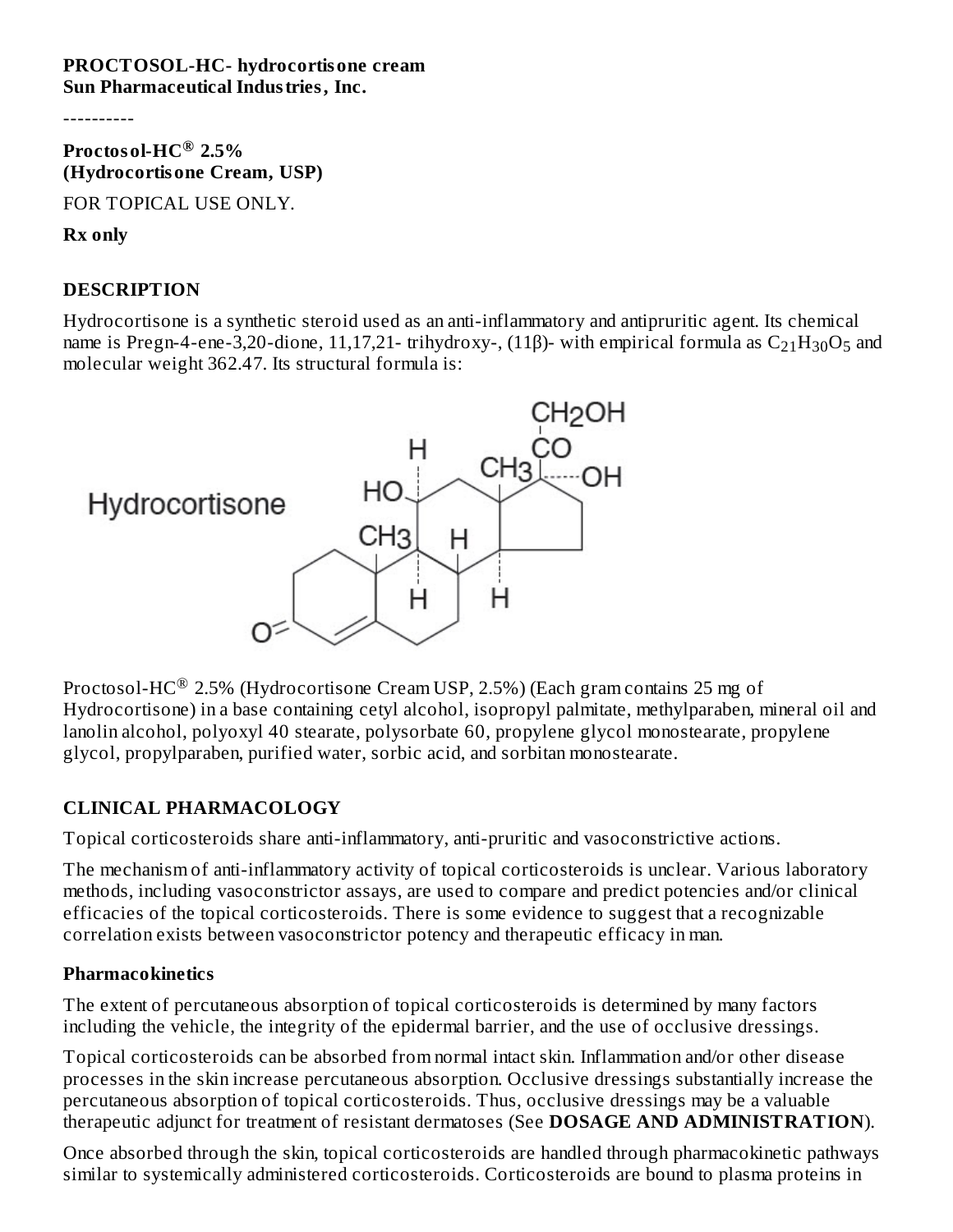varying degrees. Corticosteroids are metabolized primarily in the liver and are then excreted by the kidneys. Some of the topical corticosteroids and their metabolites are also excreted into the bile.

### **INDICATIONS AND USAGE**

Topical corticosteroids are indicated for relief of the inflammatory and pruritic manifestations of corticosteroid-responsive dermatoses.

### **CONTRAINDICATIONS**

Topical corticosteroids are contraindicated in those patients with a history of hypersensitivity to any of the components of the preparation.

#### **PRECAUTIONS**

#### **General**

Systemic absorption of topical corticosteroids has produced reversible hypothalamic-pituitary-adrenal (HPA) axis suppression, manifestations of Cushing's syndrome, hyperglycemia, and glucosuria in some patients.

Conditions which augment systemic absorption include the application of the more potent steroids, use over large surface areas, prolonged use, and the addition of occlusive dressings.

Therefore, patients receiving a large dose of a potent topical steroid applied to a large surface area or under an occlusive dressing should be evaluated periodically for evidence of HPA axis suppression by using the urinary free cortisol and ACTH stimulation tests. If HPA axis suppression is noted, an attempt should be made to withdraw the drug, to reduce the frequency of application, or to substitute a less potent steroid.

Recovery of HPA axis function is generally prompt and complete upon discontinuation of the drug. Infrequently, signs and symptoms of steroid withdrawal may occur, requiring supplemental systemic corticosteroids.

Children may absorb proportionally larger amounts of topical corticosteroids and thus be more susceptible to systemic toxicity (See **PRECAUTIONS-Pediatric Us e**).

If irritation develops, topical corticosteroids should be discontinued and appropriate therapy instituted.

In the presence of dermatological infections, the use of an appropriate antifungal or antibacterial agent should be instituted. If a favorable response does not occur promptly, the corticosteroid should be discontinued until the infection has been adequately controlled.

#### **Information for the Patient**

Patients using topical corticosteroids should receive the following information and instructions:

- 1. This medication is to be used as directed by the physician. It is for external use only. Avoid contact with the eyes.
- 2. Patients should be advised not to use this medication for any disorder other than for which it was prescribed.
- 3. The treated skin area should not be bandaged or otherwise covered or wrapped as to be occlusive unless directed by the physician.
- 4. Patients should report any signs of local adverse reactions, especially under occlusive dressing.
- 5. Parents of pediatric patients should be advised not to use tight-fitting diapers or plastic pants on a child being treated in the diaper area, as these garments may constitute occlusive dressings.

#### **Laboratory Tests**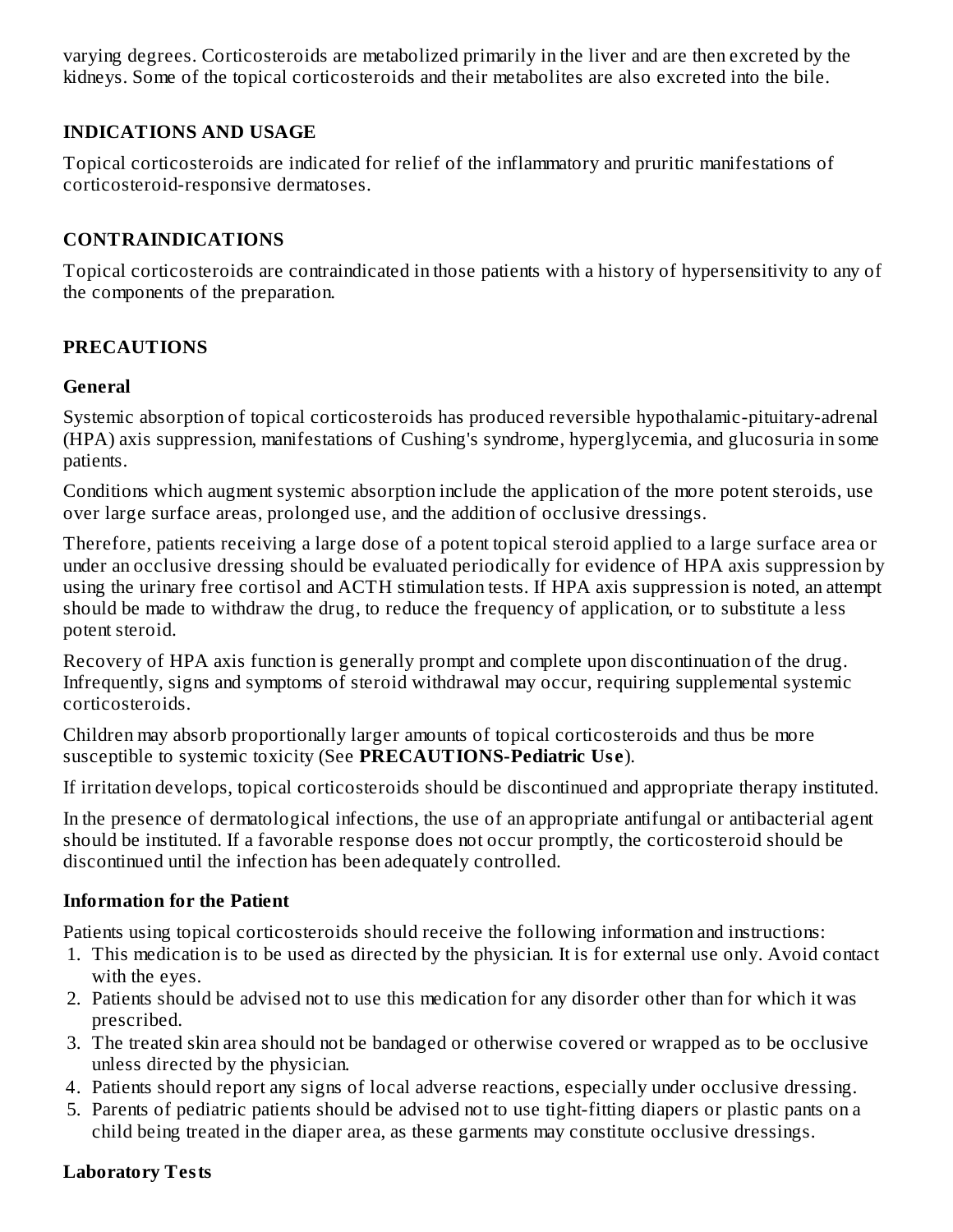The following tests may be helpful in evaluating the HPA axis suppression:

Urinary free cortisol test ACTH stimulation test

### **Carcinogenesis, Mutagenesis, and Impairment of Fertility**

Long-term animal studies have not been performed to evaluate the carcinogenic potential or the effect on fertility of topical corticosteroids.

Studies to determine mutagenicity with prednisolone and hydrocortisone have revealed negative results.

### **Pregnancy**

Teratogenic effects

# *Pregnancy Category C*

Corticosteroids are generally teratogenic in laboratory animals when administered systemically at relatively low dosage levels. The more potent corticosteroids have been shown to be teratogenic after dermal application in laboratory animals. There are no adequate and well-controlled studies in pregnant women on teratogenic effects from topically applied corticosteroids. Therefore, topical corticosteroids should be used during pregnancy only if the potential benefit justifies the potential risk to the fetus. Drugs of this class should not be used extensively on pregnant patients, in large amounts, or for prolonged periods of time.

### **Nursing Mothers**

It is not known whether topical administration of corticosteroids could result in sufficient systemic absorption to produce detectable quantities in breast milk. Systemically administered corticosteroids are secreted into breast milk in quantities *not* likely to have deleterious effect on the infant. Nevertheless, caution should be exercised when topical corticosteroids are administered to a nursing woman.

#### **Pediatric Us e**

*Pediatric patients may demonstrate greater susceptibility to topical corticosteroid-induced hypothalamicpituitary-adrenal (HPA) axis suppression and Cushing's syndrome than mature patients because of a larger skin surface area to body weight ratio.*

Hypothalamic-pituitary-adrenal (HPA) axis suppression, Cushing's syndrome, and intracranial hypertension have been reported in pediatric patients receiving topical corticosteroids. Manifestations of adrenal suppression in pediatric patients include linear growth retardation, delayed weight gain, low plasma cortisol levels, and absence of response to ACTH stimulation. Manifestations of intracranial hypertension include bulging fontanelles, headaches, and bilateral papilledema.

Administration of topical corticosteroids to pediatric patients should be limited to the least amount compatible with an effective therapeutic regimen. Chronic corticosteroid therapy may interfere with the growth and development of pediatric patients.

# **ADVERSE REACTIONS**

The following local adverse reactions are reported infrequently with topical corticosteroids, but may occur more frequently with the use of occlusive dressings. These reactions are listed in an approximate decreasing order of occurrence: burning, itching, irritation, dryness, folliculitis, hypertrichosis, acneiform eruptions, hypopigmentation, perioral dermatitis, allergic contact dermatitis, maceration of the skin, secondary infection, skin atrophy, striae and miliaria.

# **OVERDOSAGE**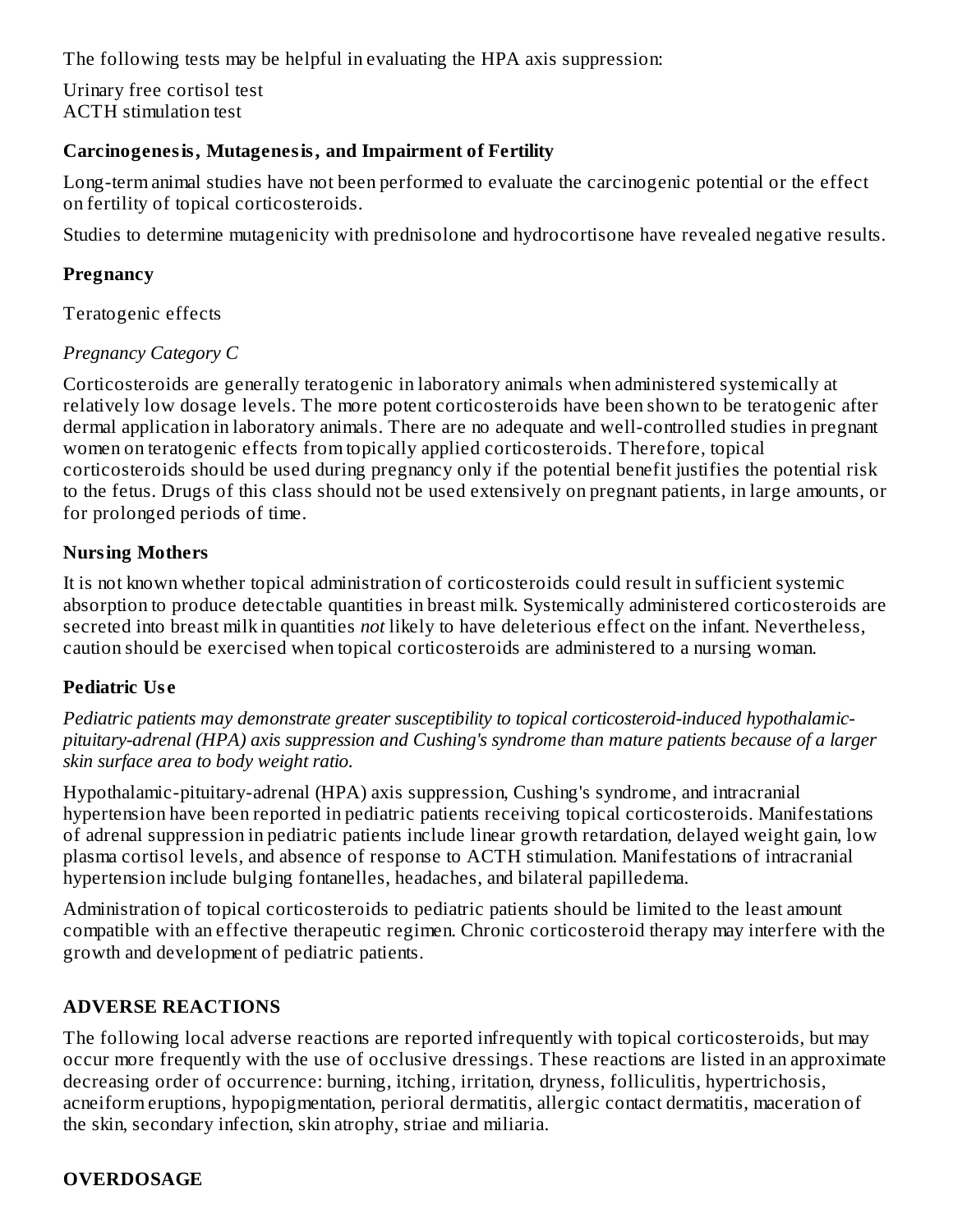Topically applied corticosteroids can be absorbed in sufficient amounts to produce systemic effects (See **PRECAUTIONS**).

### **DOSAGE AND ADMINISTRATION**

Apply to the affected area as a thin film from two to four times daily depending on the severity of the condition.

Occlusive dressings may be used for the management of psoriasis or recalcitrant conditions.

If an infection develops, the use of occlusive dressings should be discontinued and appropriate antimicrobial therapy instituted.

# **HOW SUPPLIED**

Proctosol-HC $^{\circledR}$  2.5% (Hydrocortisone Cream USP, 2.5%) in 1 oz (28.35 g) tubes

NDC 10631-407-01.

**Store at 20° to 25°C (68° to 77°F)** [see USP Controlled Room Temperature]. Protect from freezing.

Manufactured by: Taro Pharmaceuticals Inc. Brampton, Ontario, Canada L6T 1C1

Distributed by: **Sun Pharmaceutical Industries, Inc.** Cranbury, NJ 08512

PK-5126-3 Revised: March 2018

21

# **PRINCIPAL DISPLAY PANEL - 28.35 g Tube Carton**

NDC 10631-407-01 Proctosol-HC $^{\circledR}$  2.5% (Hydrocortisone Cream USP, 2.5%) **SUN** PHARMA Rx only

Net Wt 28.35 g (1 oz)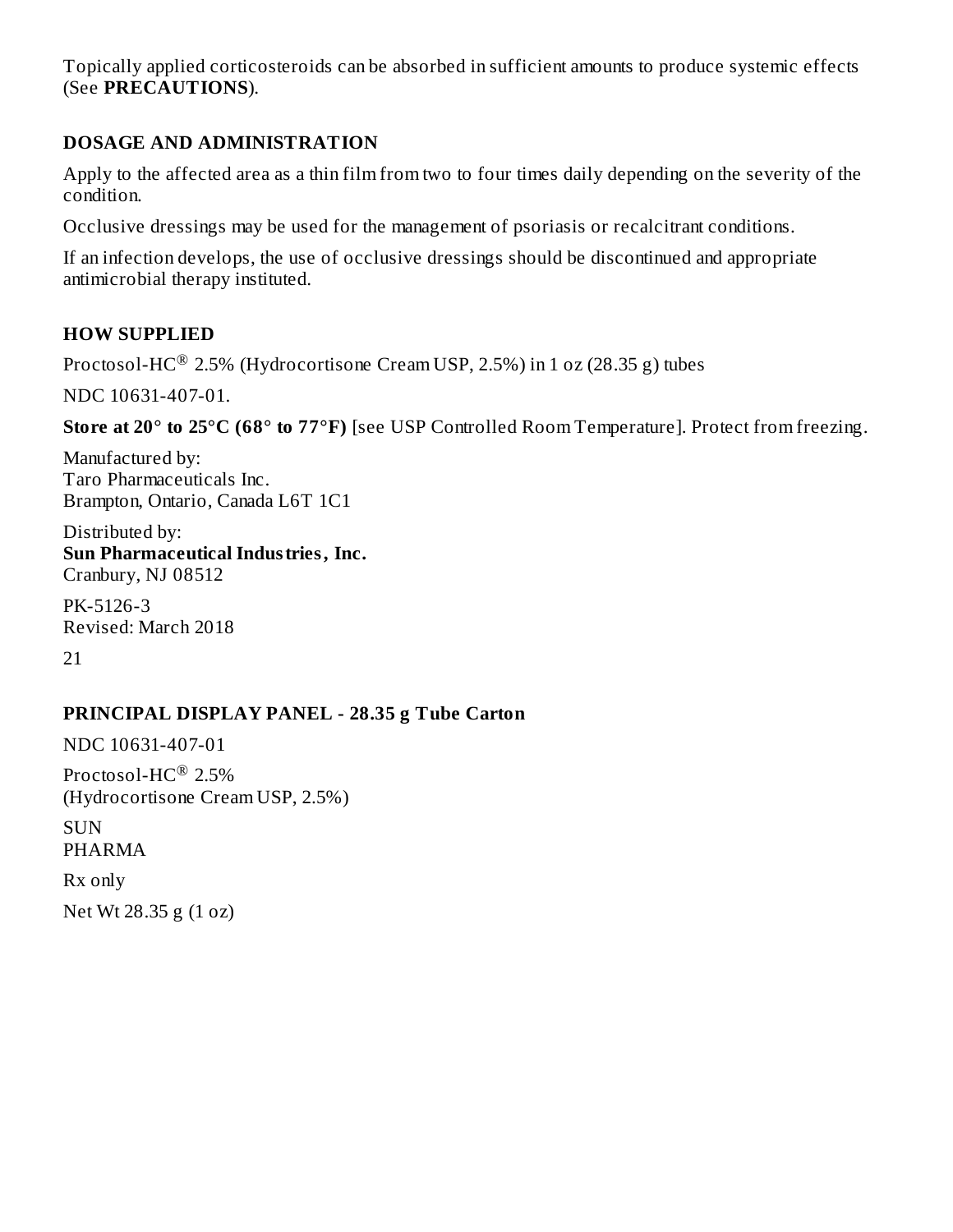

| <b>PROCTOSOL-HC</b>                                                                            |                         |                    |  |  |                  |  |  |  |
|------------------------------------------------------------------------------------------------|-------------------------|--------------------|--|--|------------------|--|--|--|
| hydrocortisone cream                                                                           |                         |                    |  |  |                  |  |  |  |
|                                                                                                |                         |                    |  |  |                  |  |  |  |
| <b>Product Information</b>                                                                     |                         |                    |  |  |                  |  |  |  |
| Product Type                                                                                   | HUMAN PRESCRIPTION DRUG | Item Code (Source) |  |  | NDC:10631-407    |  |  |  |
| <b>Route of Administration</b>                                                                 | <b>TOPICAL</b>          |                    |  |  |                  |  |  |  |
|                                                                                                |                         |                    |  |  |                  |  |  |  |
|                                                                                                |                         |                    |  |  |                  |  |  |  |
| <b>Active Ingredient/Active Moiety</b>                                                         |                         |                    |  |  |                  |  |  |  |
| <b>Ingredient Name</b><br><b>Basis of Strength</b>                                             |                         |                    |  |  | Strength         |  |  |  |
| HYDROCORTISONE (UNII: WI4X0X7BPJ) (HYDROCORTISONE - UNII: WI4X0X7BPJ)<br><b>HYDROCORTISONE</b> |                         |                    |  |  | $25$ mg in $1$ g |  |  |  |
|                                                                                                |                         |                    |  |  |                  |  |  |  |
|                                                                                                |                         |                    |  |  |                  |  |  |  |
| <b>Inactive Ingredients</b>                                                                    |                         |                    |  |  |                  |  |  |  |
|                                                                                                | <b>Ingredient Name</b>  |                    |  |  | Strength         |  |  |  |
| WATER (UNII: 059 QF0 KO0 R)                                                                    |                         |                    |  |  |                  |  |  |  |
| PROPYLENE GLYCOL (UNII: 6DC9Q167V3)                                                            |                         |                    |  |  |                  |  |  |  |
| PROPYLENE GLYCOL MONOPALMITOSTEARATE (UNII: F76354LMGR)                                        |                         |                    |  |  |                  |  |  |  |
| MINERAL OIL (UNII: T5L8T28FGP)                                                                 |                         |                    |  |  |                  |  |  |  |
| LANOLIN OIL (UNII: OVV5IIJ58F)                                                                 |                         |                    |  |  |                  |  |  |  |